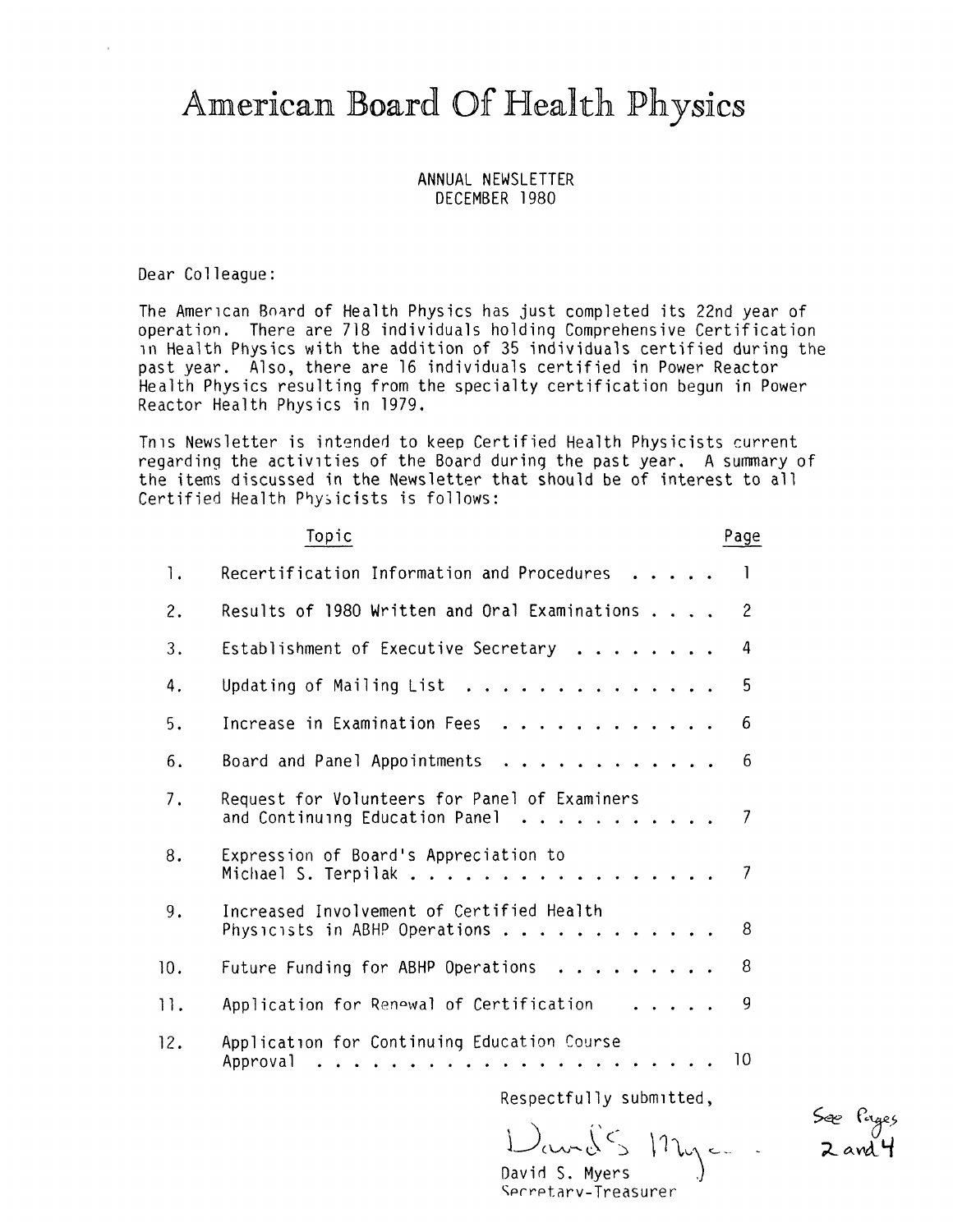#### 1. Recertification Information and Procedures

HEALTH PHYSICISTS WHO WERE CERTIFIED BEFORE JANUARY 1, 1978 AND HAVE NOT YET MET THE REQUIREMENTS FOR CONTINUING THEIR CERTIFICATION MUST RENEW THEIR CERTIFICATION PRIOR TO JANUARY 1, 1982 IN ORDER TO MAINTAIN ACTIVE STATUS. AN APPLICATION FOR RENEWAL OF CERTIFICATON IS ENCLOSED IN THIS NEWSLETTER.

To continue being classifed as an "active" CHP each diplomate is required to: 1) remain involved in the profession, and 2) participate 1n ABHP-approved continuing education activities. The extent to which the CHP remains active is demonstrated 1n the application for recertification by summarizing all his or her professional activities and including other relevant documentation such as a list of papers written, honors received and consultantships. The continuing education requirement is separate and distinct from the necessity to remain professionally active and can not be satisfied by professional activities such as teaching or research.

At ,ts meeting in June 1976, the Board formally endorsed guidelines for a continuing certification program which requires that all certified health physicists accumulate at least 16 continuing education credits (CECs) every four years. This requirement can be met by attending professional level courses and technical meetings approved by the ABHP. Responsibility for accrediting courses for CECs was delegated to the Continuing Education Panel (CEP). Courses may be sponsored by any organization and application for creditation may be made by the sponsor or any individual CHP. An application for course approval is enclosed in this Newsletter.

At the Board meetings in Seattle and Hyannis, three significant changes were made in the requirements for accumulating 16 CECs which will make recertification easier to obtain. They are:

- a. The restriction that only 8 of the 16 CECs could be obtained at technical meetings has been dropped. It is now possible to accumulate **all** 16 CECs by attending technical meetings approved by the ABHP. Approval of technical meetings going back to 1977 will be accepted up to July 1981. This will permit individuals to submit technical meetings for approval which they didn't previously because of the 8 credit limit.
- b. It is possible that a single course may meet the 16 CEC requirement if the appropriate criteria are met.
- C Continuing education credit can be received by instructors who teach ABHP-approved courses. This credit can be applied one time during each renewal period for each particular course.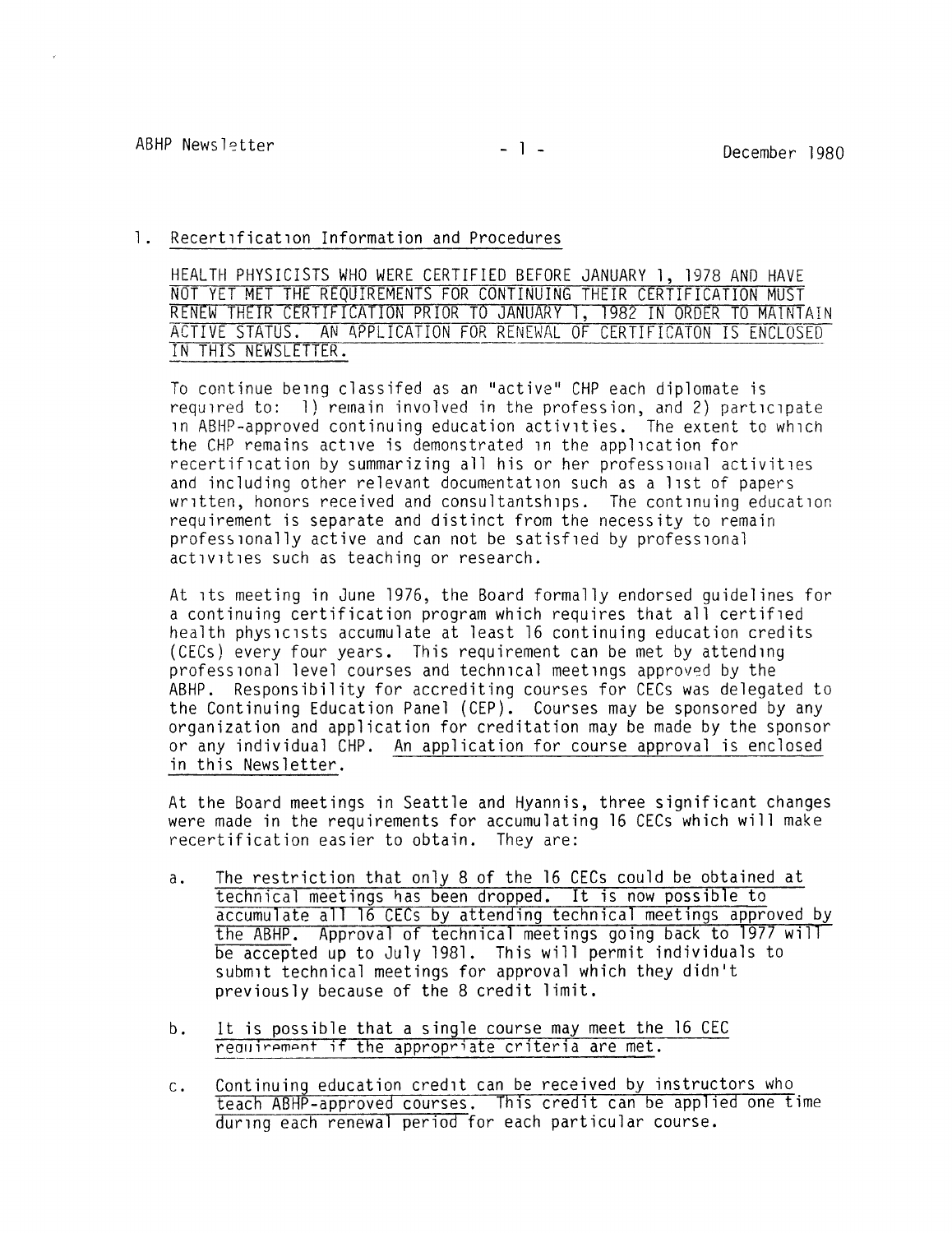The Board reiterated its policy that in general I hour of class time or l day at a technical meeting in a subject directly related to health physics shall receive l credit.

Requests for a 11st of courses and technical meetings approved for CEC by the Continuing Education Panel are available from:

> Lester S1aback, Jr. Armed Forces Radiobiology Research Institute Defense Nuclear Agency Bethesda, Maryland 20014

or

Jean St. Germain Department of Medical Physics Memorial Sloan Kettering Cancer Center 1275 York Avenue New York, NY 10021

An application for renewal of certification is enclosed in this Newsletter.

#### 2. Results of 1980 Written and Oral Exams

a. Comprehensive Certification Written Exam

One hundred and eleven candidates took Part I of the Exam and 54 passed. Of the 45 candidates completing both Parts I and II of the exam, 27 passed, 5 failed, and 13 will be recommended to take the orals (or repeat Part I and/or Part II as appropriate).

b. Power Reactor Certification Exam

There were 12 candidates taking the exam. Five candidates passed, 5 failed, and 2 will be recommended to take the orals (or repeat Part I or Part II as appropriate).

C • Requests for Exemption From the Power Reactor Certification Exam

The Board permits individuals who hold Comprehensive Certification in Health Physics and have appropriate power reactor health physics experience to apply for Certification in Power Reactor Health Physics without taking the exam. The three individuals receiving Certification in Power Reactor Health Physics via this procedure last year were John C. Allingham, Dennis M. Quinn, and Peter Collopy.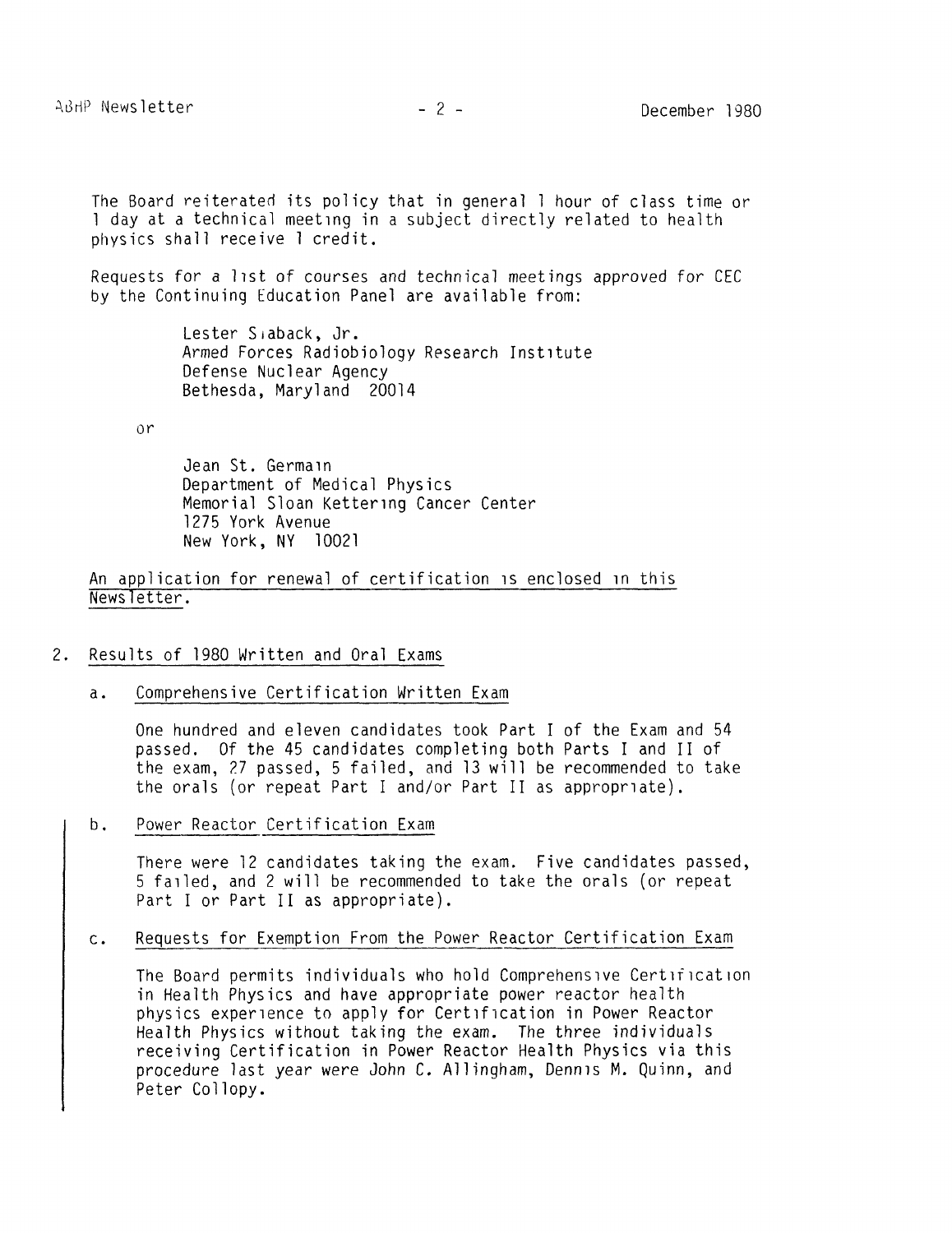d. Oral Exams

Seventeen candidates took the oral exam at the annual meeting in Seattle. Eight of these candidates passed the exam and received Comprehensive Certification in Health Physics.

- e. List of Health P1,vsicists Certified in 1980
	- (1) Comprehensive Certification

Broga, Dean **W.**  Coffman, John H. Elleman, Thomas S. Entwistle, Fred B. Evdokimoff, Victor **N.**  Forbes, Jerre L. Fraley Jr., Leslie Friedman, Lawrence F. Gardner, Fredick **W.**  Gardner, Robert L. Gooden, Daniel S. Hess, David O. Heublein Jr., Robert M. Holley, Wesley L. Homan, Steven G. Horner, Jack W. Jenkins, Phillip H. Logan, K. William McKown, Donald A. McNees, James L. **Midkiff, George N.**  Miele, Michael L. Nickoloff, Edward L. Oliver, George J. Olsher, Richard H. Parry, John 0. Roberts, Mark C. Schaub, John R. Shank, Kenneth E. Smokowski, Richard T. Stevenson, Dennis A. Strom, Daniel J. Thelin, Lowell C. Williams, Gordon E. Yusko, James G.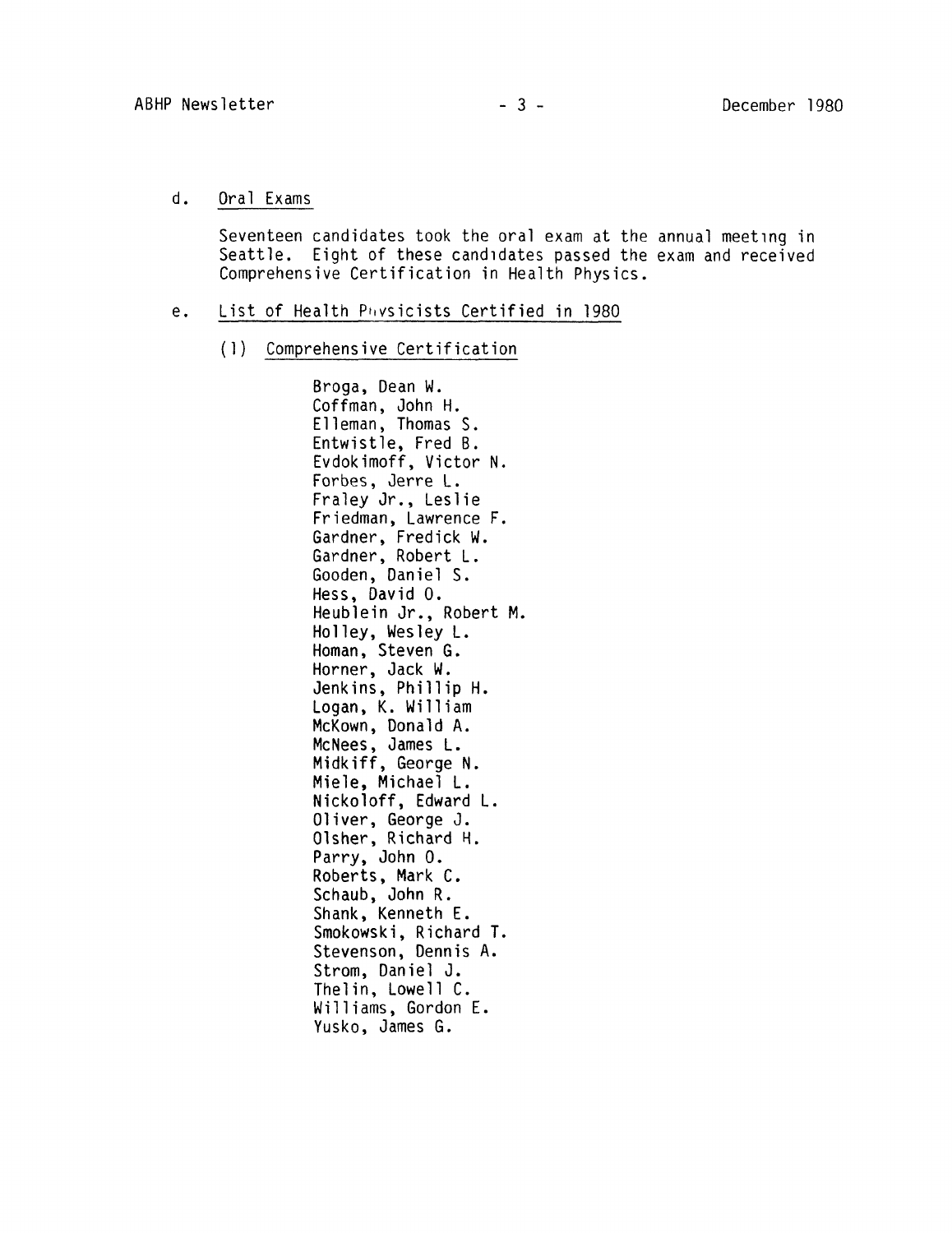(2) Power Reactor Health Physics

Allingham, John C. Chang, Chi-Mei Collopy, Peter Meek, Thomas O. Quinn, Dennis M. Rescek, Frank Roddy, Francis M. Troup, Gerald L.

#### 3. Establishment of an Executive Secretary

The activities of the Board have grown considerably more complex during the past several years with the addition of the Continuing Certification Program and Special Certification in Power Reactor Health Physics. As a result, the Board has contracted for a part-time Executive Secretary.

The Executive Secretary will provide a national office for the ABHP similar to the arrangement the Executive Secretary provides for the Health Physics Society. The Executive Secretary will handle normal correspondence, accounting, bookeeping, financial reporting, recordkeeping, application and recertification renewal processing, and other administrative functions spelled out in the contract.

The Board has contracted with Mike Terpilak (the outgoing Chairman of the Board) to provide Executive Secretary service for 1981. The fee for this service for the first vear is \$7000 plus approved amounts for necessary printing, postage, telephone and computer services.

The mailing address and phone number for the Executive Secretary's office are:

American Board of Health Physics Michael S. Terpilak, Executive Secretary 5010 Nicholson Lane, Suite A Rockville, Maryland 20852

Phone (301) 984-1948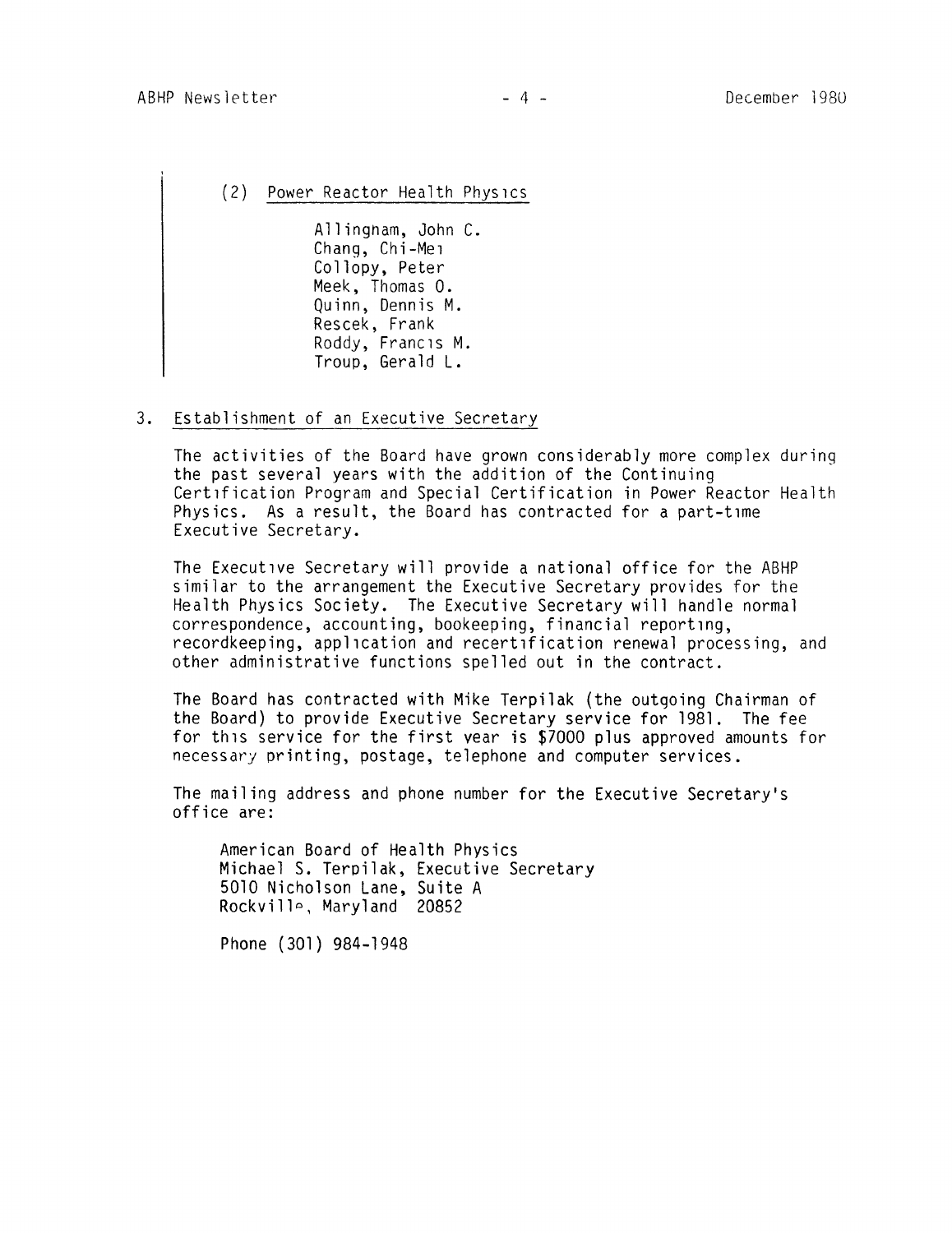# 4. Updating of Mailing List

We have been unable to locate the current mailing addresses for the following Certified Health Physicists. Anyone having any information on the current locations for any of these individuals, please notify Dave Myers, L-383, Lawrence Livermore Laboratory, P. O. Box 5505, Livermore, California 94550, or phone (415) 422-5128, FTS 532-5128. Information can also be directed to the office of the new Executive Secretary for the ABHP.

Ball, James, F Byrnes, James P. Clark, Robert G. Clark, Robert K. Dauer, Lt. Col. Maxwell Dudley, Horace C. Dunn, Arthur L. Ebright, D. F. Evans, Winfield W. Frisoli, Arturo G 1 11 , **W** i 11 i am L . Goeke, Roscoe H. Green, Marv in H. Jackson, Howard W. Jefferson, **M.** E. Johnson, Blair D. Keene, A. R. Konn, Walter H. Levin, Lester Magill, Robert J. Meyer, Alvin F., Jr. Moos, Walter S. Morgan, G. W. Owens, Robert J. Rochlin, Robert S. Rose, J. E. Rosen, Stanley S. Schultz, Warner W. Selander, C. L. Servis, John D. Story, E. Jack Tabb, Frank G.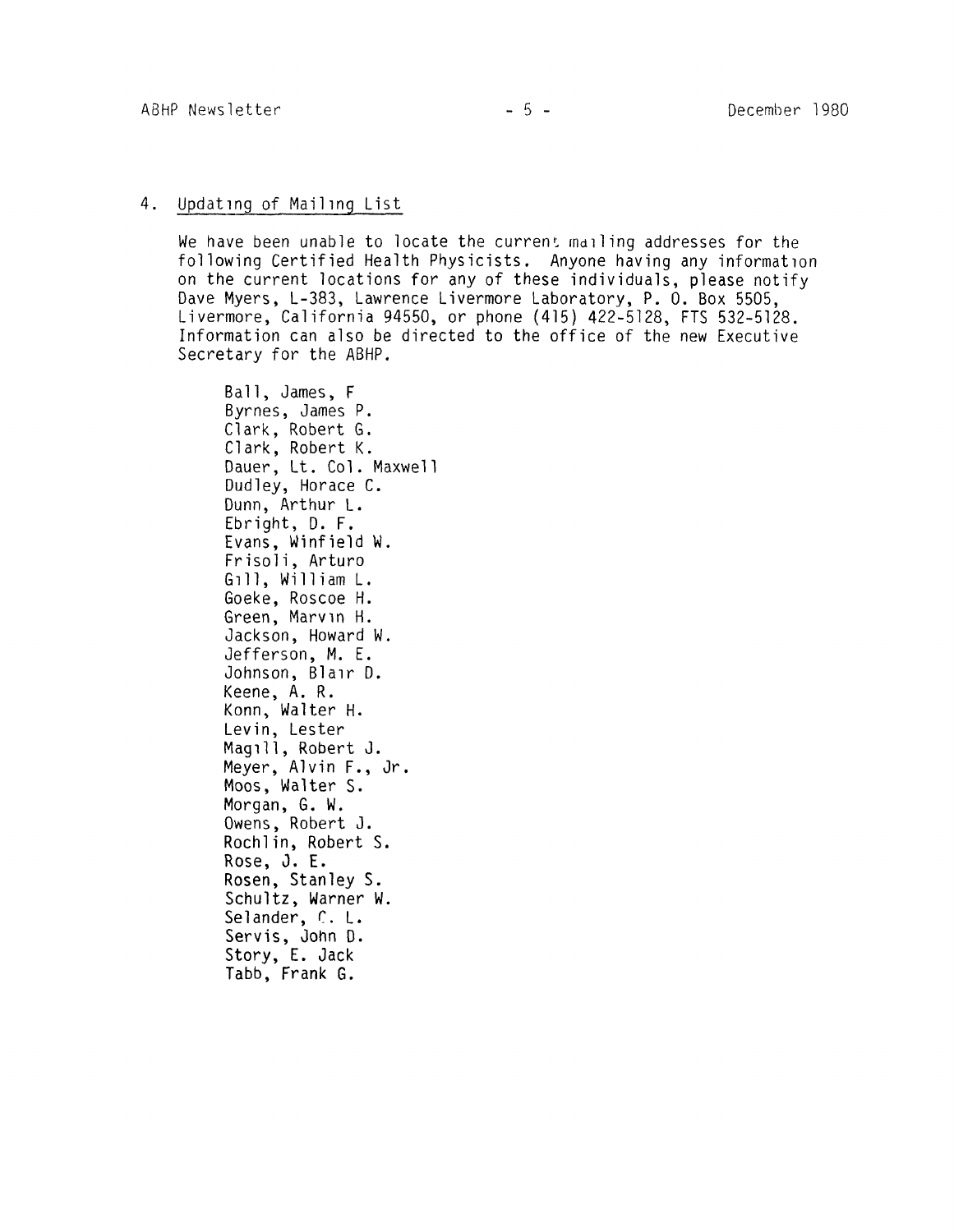## 5. Increase in Examination Fees

As the result of rising costs and increasing commitments, the Board 1ncreased the examination fees from \$75 to \$125 for each separate part of the exam. Effective January 1, 1981, the fees for Part I, Part II - Comprehensive, Part II - Power Reactor, and the oral exam will be \$125 each.

### 6. Board and Panel Appointments

#### a. Board Appointments

A new Board member has been appointed to fill the vacancy of outgoing Board member Shirley D. Vickers. Ken Kase will replace Shirley Vickers as the American Association of Physicists in Medicine representative to the Board. At the time this Newsletter goes to press, a replacement for Mike Terpilak, who is the outgoing Chairman of the Board, has not yet been selected.

The Board wishes to express its appreciation to Shirley and Mike for their contributions to the Board during the past 5 years (see item 8).

The Board elected the following officers for 1981:

Nathaniel A. Greenhouse - Chairman Charles E. Roessler - Vice Chairman David S. Myers - Secretary-Treasurer

# b. Panel Appointements

The following individuals have accepted 4-year appointments to the Comprehensive Examination Panel:

William H. Carleton Carl H. Distenfeld Michael J. O'Brien Joseph A. Sayeg K. U. Steidley William P. Swanson

Margaret A. Reilly and Robert A. Phillips were re-appointed to 4 year terms. The Board wishes to express its gratitude to these two individuals for their past and continuing service.

The Board wishes to express its gratitude to the outgoing members of the Comprehensive Examination Panel. They are Roscoe Hall, Chiarman; Raymond A. Carroll; James P. Denovan; Francis J. Haughey; Kenneth R. Kase; and H. Wade Patterson.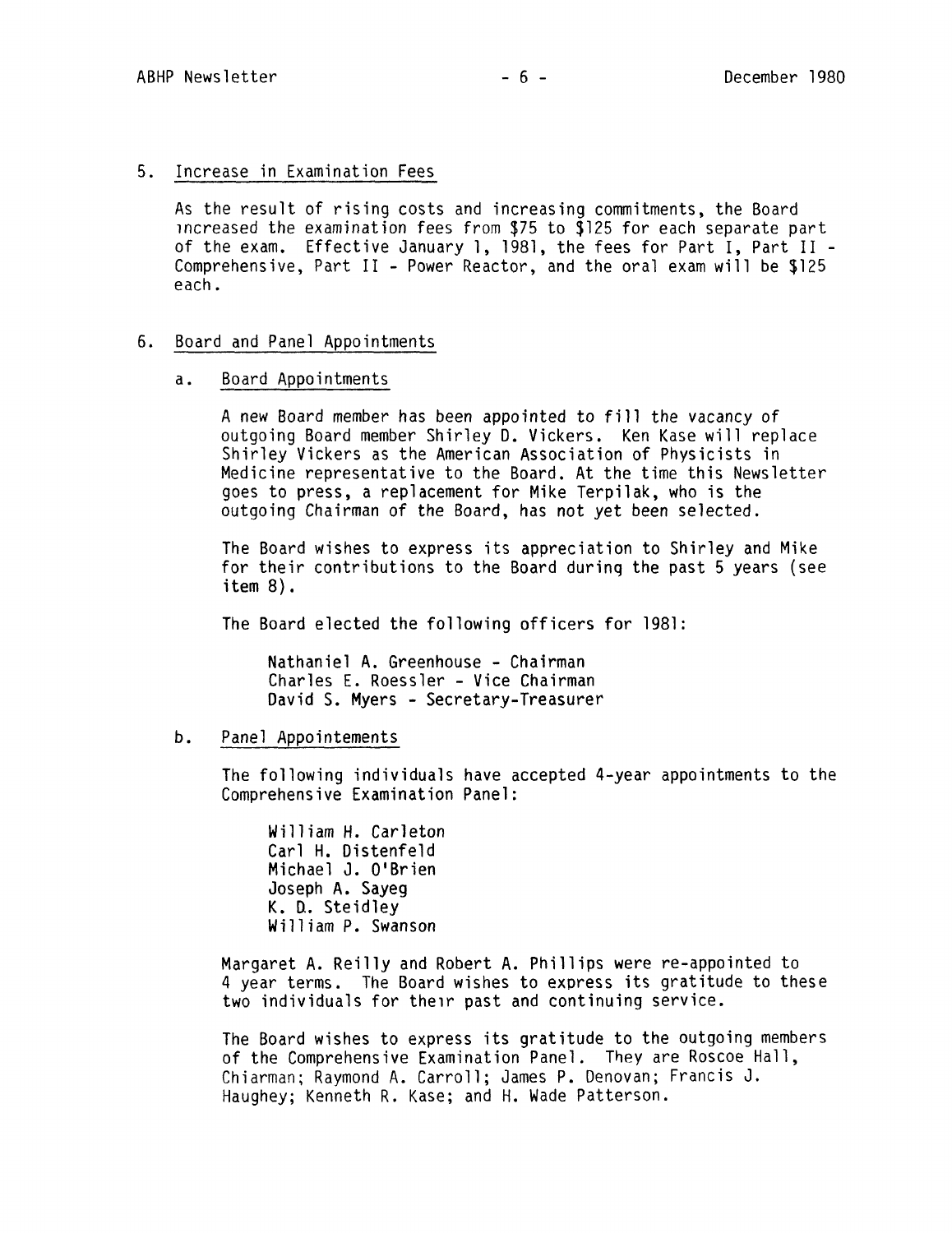The Board wishes to thank outgoing members of the Continuing Education Panel. They are Lester A. Slaback, Jr., Chairman; and Robert L. Jenkins. Les in particular did an extraordinary Job as Chairman of the panel in getting the new Continuing Education Panel established.

At the time this Newsletter qoes to press replacement members for the Continuing Education Panel have not been selected.

# 7. Request for Volunteers for Panel of Examiners and Continuing Education Pane<sub>1</sub>

Any Certified Health Physicist who is interested in serving on the Comprehensive Panel of Examiners or the Continuinq Education Panel are encouraged to contact any member of the Board or the respective Panel chairman. W. Robert Casey is Chairman of the Comprehensive Panel of Examiners and Jean St. Germain is Chairman of the Continuing Education Panel.

The function of the Comprenensive Examination Panel is to revise and update Part I of the exam and generate and grade Part II of the exam. Occasionally panel members also serve on the oral examination panels.

The primary function of the Continuing Education Panel is to review courses suDmitted for continuing education requirement and assign appropriate continuing education credit.

#### 8. Expression of Board's Appreciation to Michael S. Terpilak

The Board would offically like to exoress its gratitude to outgoing Board Chairman Michael S. Terpilak. Mike has been Chairman of the Board for the past two years and he served as tne Board's Secretary/Treasurer for the two years hefore that. Prior to his term on the Board Mike served 8 years on the Comprehensive Examination Panel, the last two years of which he was Chairman.

The positions of Chairman of the Board and Chairman of the Panel of Examiners are extremely demanding ones and Mike has carried out his duties with extreme dedication and professionalism. It is only because of the largely unheralded efforts of individuals like Mike that the Health Physics Certification Program is as successful as it is.